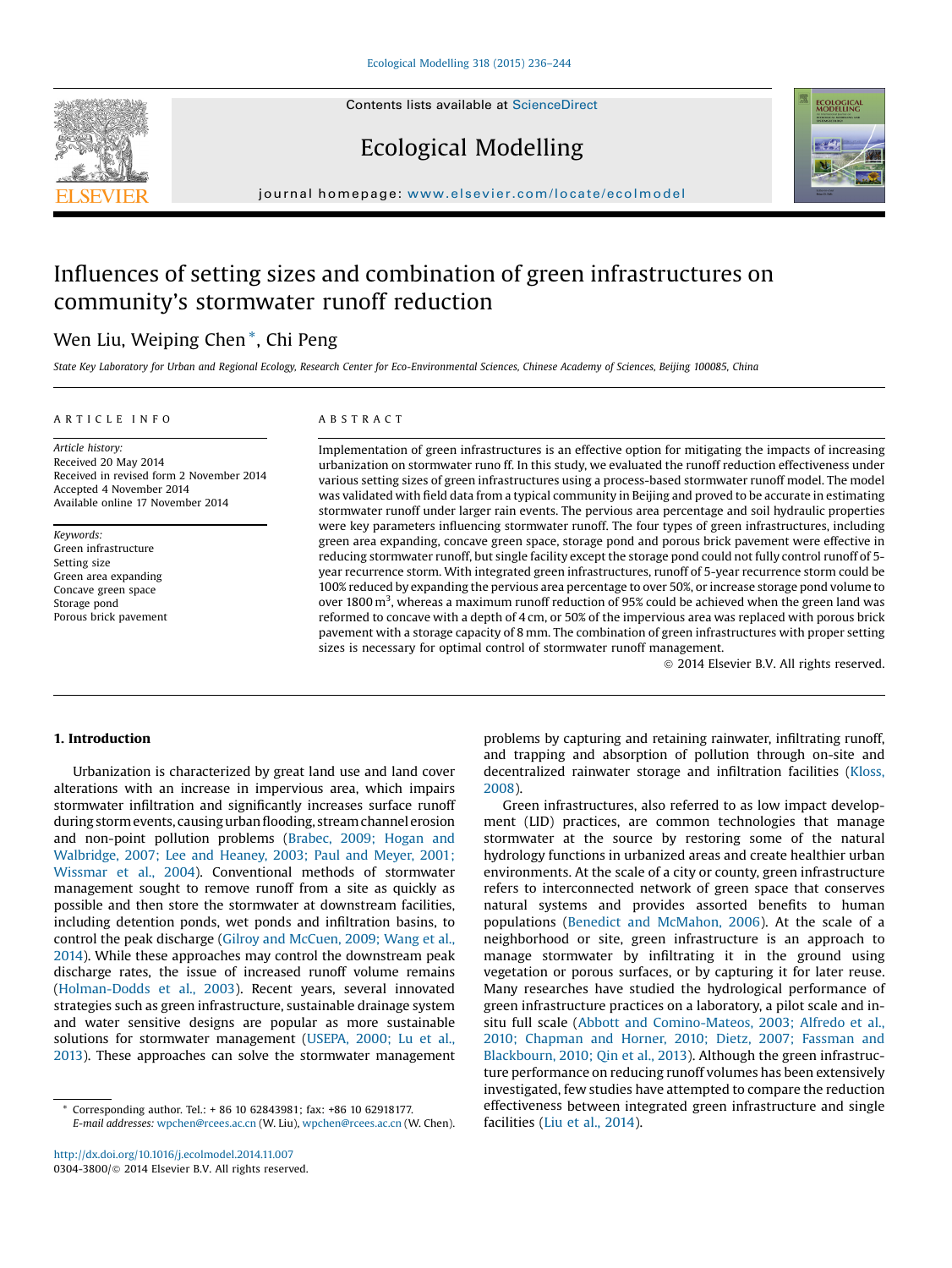<span id="page-1-0"></span>Further, factors that influence the effectiveness of green infrastructure have not been conclusively determined [\(Gilroy](#page-7-0) and [McCuen,](#page-7-0) 2009). [Brander](#page-7-0) et al. (2004) and [Holman-Dodds](#page-7-0) et al. [\(2003\)](#page-7-0) showed that the effectiveness of infiltration techniques in reducing runoff were dependent on soil and storm event type. Some researches indicated that the LID performance on runoff reductions generally were more effective for small storms (Damodaram et al., 2010; [Holman-Dodds](#page-7-0) et al., 2003; Hood et al., 2007; Lee et al., 2012; Qin et al., 2013; [Schneider](#page-7-0) and McCuen, 2006; [Williams](#page-7-0) and Wise, 2006). Guo and Cheng [\(2008\)](#page-7-0) showed that the distribution of the pervious area and the impervious area influences the effectiveness of LID measures. Gilroy and [McCuen](#page-7-0) [\(2009\)](#page-7-0) showed that the effectiveness of LID practices in a microwatershed was influenced by the spatial location and the storage volume of cisterns and bioretention pits. The storage volume is positively correlated with percent reduction in the peak discharge rate and total runoff volume. However, few references have showed the flood mitigation mechanism of other green infrastructure facilities (Gao et al., [2013](#page-7-0)), and examined how the internal factors (i.e., setting sizes) of green infrastructure affect the reduction effectiveness.

To achieve desired levels of practice performance control with minimal investment, it is necessary to study the impacts of setting sizes and combination effects of green infrastructures on stormwater runoff reduction. As stormwater runoff generation is affected by many factors and hydrological processes, proper model with validated data is necessary for optimal design of community to minimize its impacts on urban water environments.

In this research, we studied the effects of various setting sizes of green infrastructures on stormwater runoff using a process-based stormwater runoff model, which was intentionally developed to simulate the runoff reduction functions of green infrastructures. A typical community in Beijing was used for the case study. Field data were collected for model validation. Sensitivity analysis of model parameters was conducted to quantify the impacts of different factors on stormwater runoff generation in the community. Runoff reduction effectiveness under various setting sizes of green infrastructures was studied. An optimal combination of green infrastructures was designed and proposed to implement in the community.

#### 2. Materials and methods

#### 2.1. Field experiments

Field experiments were conducted in the Wangchunyuan residential community, which is located at the north of Chaoyang district, Beijing (40°02'36"N, 116°24'54"E). The region is classified as a typical monsoon-influenced humid continental climate. The multi-annual average rainfall is about 585 mm and the annual mean temperature is 13.1  $\degree$ C. The catchment area of the northern outlet of the community is  $29,500 \,\mathrm{m}^2$  and the pervious area percentage accounts for 30.2%. The rainfall and stormwater runoff flows were measured by adding an ISCO 674 tipping bucket rain gauge (Teledyne ISCO, NB, USA) and an ISCO 750 area velocity module to the ISCO 6712 automatic sampler at the northern outlet from July to September in 2013. The instrument measures rainfall, average velocity and depth of flow every 5 min. Stormwater runoff levels were determined by differential pressure, the average velocities were measured using ultrasonic sound waves and the Doppler effects. Data were logged at 5-min intervals and flow rates were calculated using the Flowlink software version 5.1 (Teledyne ISCO, NB, USA).

#### 2.2. Model description

A process-based stormwater runoff model was developed to evaluate the stormwater runoff reduction effects of green infrastructures, which was based on the water mass balance and the processes of urban hydrological cycle. In the model, the urban underlying surfaces are divided into three types of surfaces, namely impervious surfaces, pervious surfaces and water bodies. In a rain event, the rainfall would be routed through interception, evaporation, infiltration and depression processes of the hydrological cycle dependent on the nature of surfaces and dynamic factors to produce the surface runoff. The interception process of vegetation canopy is calculated by the Rutter model ([Rutter](#page-7-0) et al., 1975; [Wang](#page-7-0) et al., 2008). The estimation of potential evaporation is using the Hargreaves–Samani formula. The soil infiltration is calculated by the Green–Ampt equation. The water routing through each surface is calculated independently and then summed up to obtain the total stormwater runoff. Impacts of

#### Table 1

The parameters used for the default simulation of runoff generation.

| Parameters                       | Values | Units        | Sources                      |
|----------------------------------|--------|--------------|------------------------------|
| Community's characters           |        |              |                              |
| Percentage of impervious areas   | 69.8   | $\%$         | Based on local investigation |
| Percentage of pervious areas     | 30.2   | $\%$         | Based on local investigation |
| Meteorological conditions        |        |              |                              |
| Maximum daily temperature        | 31     | $\circ$ C    | Beijing meteorological data  |
| Minimum daily temperature        | 22     | $^{\circ}$ C | Beijing meteorological data  |
| Average daily temperature        | 26.5   | $^{\circ}$ C | Beijing meteorological data  |
| Soil properties                  |        |              |                              |
| Saturated hydraulic conductivity | 0.144  | mm/min       | Xie et al., 1998             |
| Wetting front suction            | 69.696 | mm           | Fu et al., 2002              |
| Saturated water content          | 40.627 | %            | Xie et al., 1998             |
| Initial water content            | 26.279 | $\%$         | Xie et al., 1998             |
| Vegetation characters            |        |              |                              |
| Leaf area index                  | 3.85   |              | Su and Xie 2003              |
| <b>Extinction coefficient</b>    | 0.3    |              | Wang et al., 2008            |
| Special leaf storage             | 0.2    | mm           | Wang et al., 2008            |
| Runoff yield parameters          |        |              |                              |
| Depression of impervious area    | 3      | mm           | Xu, 1998                     |
| Depression of pervious area      | 4      | mm           | Lei et al., 2010             |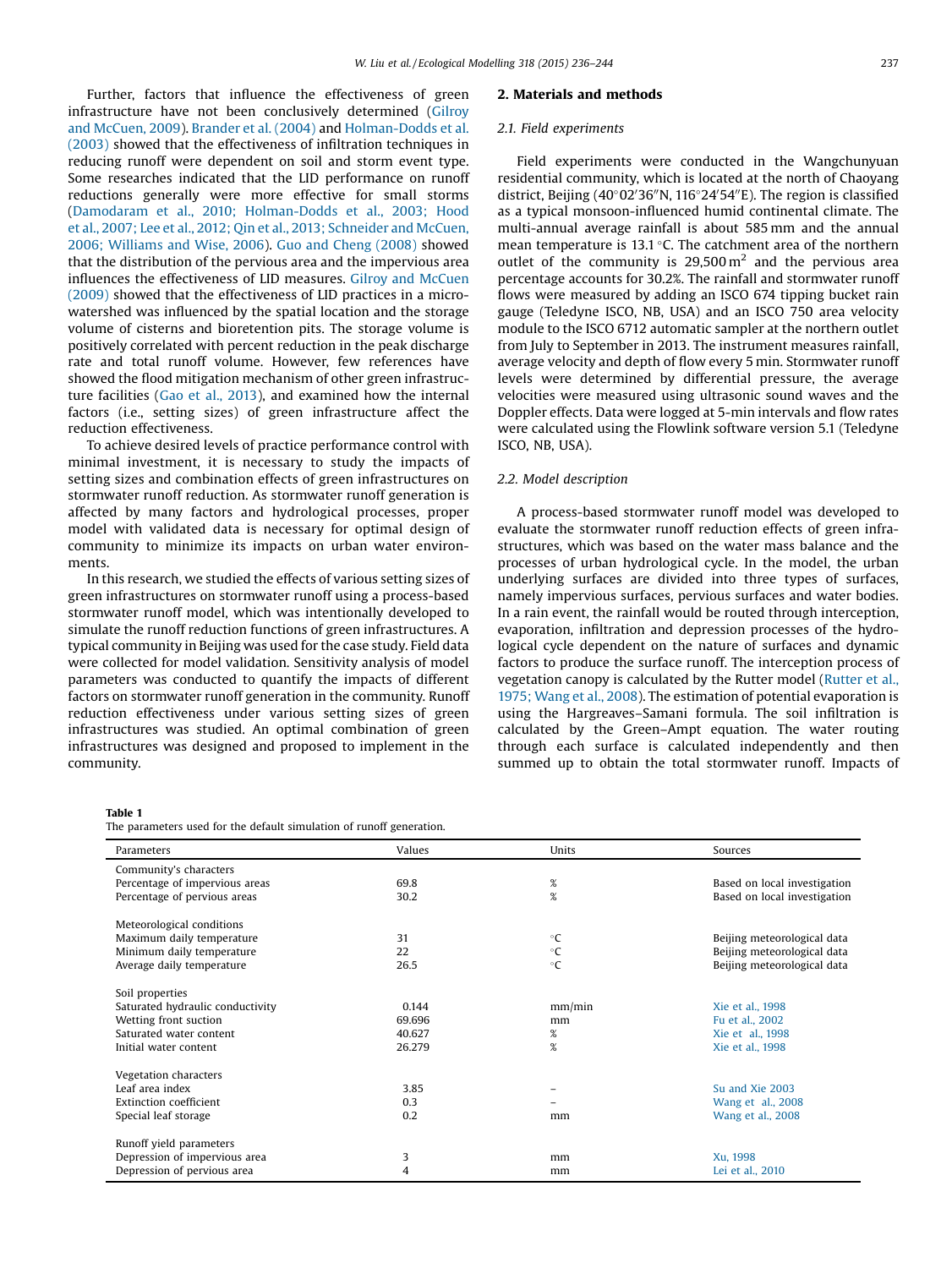green infrastructures on stormwater infiltration, retention and storage capacity are accounted for in calculating runoff. Detail information on the model can be found in Liu et al. [\(2014\)](#page-7-0).

# 2.3. Model parameters and validation

Information extracted from the published literature and data from the Beijing meteorological stations were employed to define the parameter values needed for model simulations [\(Table](#page-1-0) 1). Rainfall and synchronously monitored stormwater runoff discharge from the community outlet with 5-min intervals were used for model validation.

The model performance was evaluated by the coefficient of determination ( $R^2$ ) and Nash–Suttcliffe efficiency (NSE). The  $R^2$ value is an indicator of the strength of the relationship between the observed and simulated values. The NSE is a commonly used goodness of fit measure between the simulated and observed runoff series (Nash and [Sutcliffe,](#page-7-0) 1970), which is expressed as:

$$
\text{NSE} = 1 - \frac{\Sigma_i (Q_{o_i} - Q_{s_i})^2}{\Sigma_i (Q_{o_i} - \overline{Q_{o_i}})^2}
$$

where  $Q_{s_i}$  and  $Q_{o_i}$  are the simulated and observed values at time *i* respectively,  $\overline{Q_{o_i}}$  is the average of the observed values. A satisfactory model performance normally meets the criteria that  $R<sup>2</sup>$  is greater than 0.6 and the NSE value is greater than 0.5 ([Moriasi](#page-7-0) et al., 2007; [Santhi](#page-7-0) et al., 2001).

#### 2.4. Simulation scenarios

The validated model was used to evaluate the effects of various setting sizes of green infrastructures on runoff reduction effectiveness. A large rain event of 115.16 mm was selected for model simulations that stormwater runoff volume could be accurately estimated with pronounced runoff reduction effectiveness. The rainfall input represented a 5 year recurrence interval storm in Beijing (5-year storm). The rainfall event was set based on storm intensity formula of Beijing and Pearson type III rainfall distribution ([Wang](#page-8-0) et al., 2011). Duration of the storm was set to be 24-h with 5-min intervals. A set of model simulations was conducted:

- (1) Default simulation: in the default scenario, there is no green infrastructure implemented in the community, following the conditions shown in [Table](#page-1-0) 1.
- (2) Simulations for parameter sensitivity analysis: two series of model simulations were conducted that the default parameter values given in [Table](#page-1-0) 1 increased or decreased by 50%. Sensitivity of model parameters was evaluated by comparing the percent change of simulated stormwater runoff volume from the default simulation scenario.
- (3) Single green infrastructure simulations: four representative scenarios were designed to evaluate the impacts of single green infrastructure implementations on stormwater runoff reduction under 5-year storm, including: (a) expanding the percent of pervious area from 30% to 40%; (b) changing the green space from flat to concave with a depth of 5 cm; (c) constructing runoff retention structure of a storage pond with 1500  $\mathrm{m}^{3}$ , and assumed the rainwater collection ratio was 100%; (d) converting 50% of the impervious area into the porous brick pavement, the infiltration rate of subsoil was 0.3 mm/min and water storage capacity of porous pavement was 32.86 mm ([Wang,](#page-8-0) [2007](#page-8-0)).
- (4) Integrated green infrastructure simulations: an integrated scenario was designed that the four single green infrastructures were implemented simultaneously in the community, namely,

with pervious area percentage of 40%, concave green space with a depth of 5 cm, a  $1500 \text{ m}^3$  storage pond, and porous brick pavement in 50% of the impervious area. Four series of model simulations were conducted to examine the runoff reduction effectiveness of each green infrastructure under the integrated scenario in which only the setting size of the targeted green infrastructure changed, the other facility sizes were kept constant as the integrated scenario.

# 3. Results and discussion

## 3.1. Runoff hydrograph under different stormwater events: predicted vs. observed

In total, 7 valid rain events were collected during the field experiment period. Four rain events with larger rainfall were measured remarkable runoff flows and were used to validate the model, the other 3 rain events with 3.8, 4.3 and 5.5 mm, respectively, were not available due to less runoff.

Fig. 1 shows the predicted and observed runoff hydrograph under 2 large storm events. The predicted and observed runoff followed similar dynamics of rain events, suggesting the model was capable of simulating the hydrological processes. Under the rain event on July 15, the predicted and observed runoff volume were 1607.16 and 1633.06 m<sup>3</sup>, respectively. Under the rain event on August 11 pm, the predicted and observed runoff volume were 608.76 and  $612.71 \text{ m}^3$ , respectively. The deviations between predicted and observed total runoff volume under the 2 rain



Fig. 1. Observed and predicted runoff hydrograph under: (a) rain event on July 15, 2013 (b) rain event on August 11pm, 2013.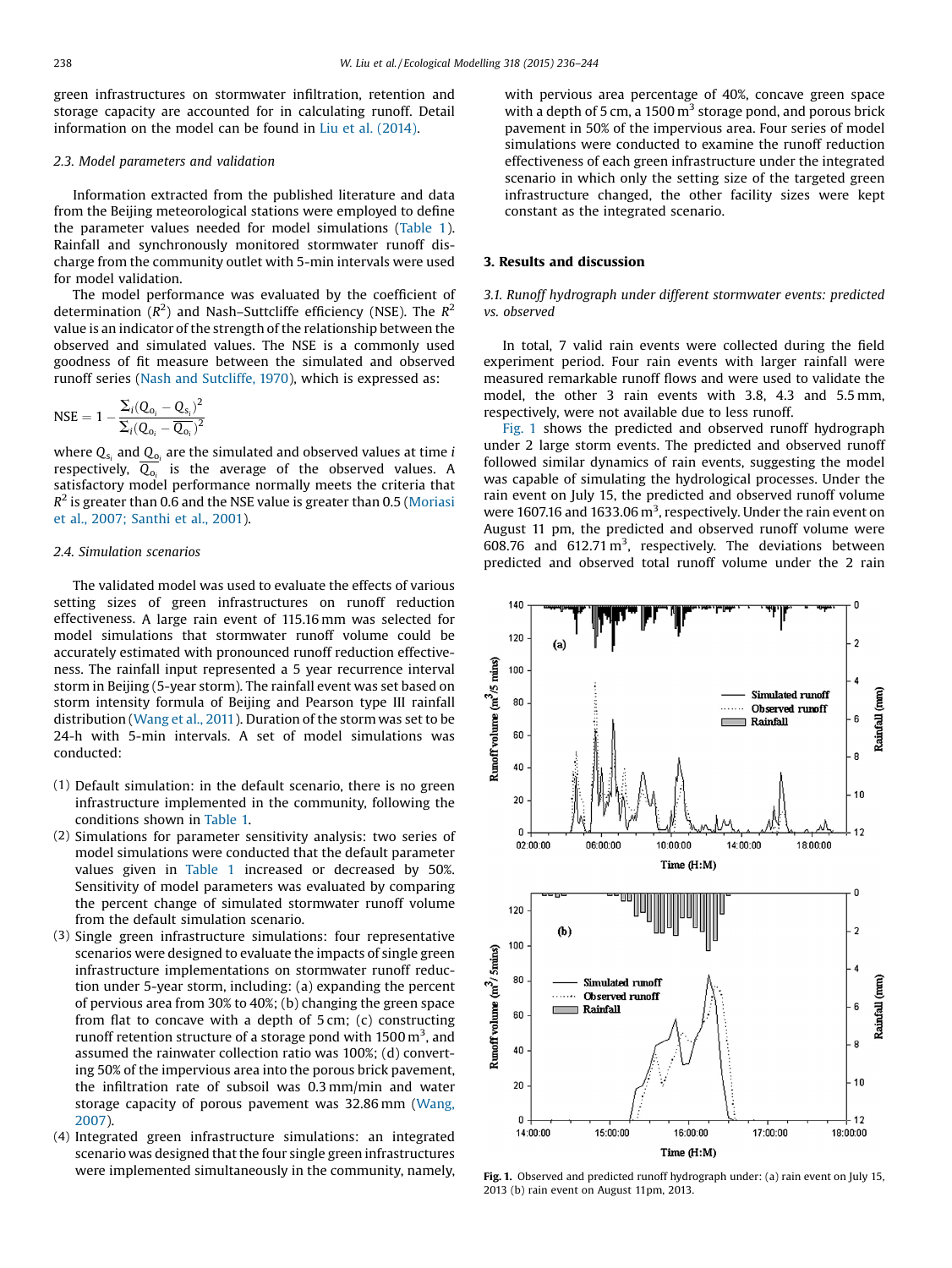events were  $-1.61\%$  and  $-0.65\%$ , respectively. The results indicated that the model performed well in simulating stormwater runoff with larger rainfall amount, but might underestimate the stormwater runoff at a certain extent.

Table 2 summarizes the model performance evaluation statistics under the 4 available rain events during the experiment period. Except the rain event on August 11 am, the  $R^2$  values were more than 0.67 and the NSE values were more than 0.93, indicating that the model adequately tracked the runoff flow trends during these rain events. Under the rain event on August 11 am with smaller rainfall amount of 6.4 mm, the model performance was not well due to field measurements error and stormwater drainage system involved in catchment response. Based on the model performance under the 4 rain events, it can be expected that the model can well track the stormwater runoff generation under the designed storm of 5 year recurrence interval with a rainfall amount of 115.16 mm, which is the basis for the following studies.

#### 3.2. Parameter sensitivity analysis

As illustrated by Fig. 2, changes of the pervious area percentage  $(\beta)$  were found to have the greatest influence on simulated stormwater runoff volume. The runoff volume changed by 13.39% and  $-8.94%$ , respectively, when the  $\beta$  decreased or increased by 50%. It indicates that the stormwater runoff generation is sensitive to the underlying surface conditions, but the response is not linear. The runoff volume was changed by 5.09% and 5.60%, respectively, when the values of saturated hydraulic conductivity  $(K_s)$  and saturated water content  $(\theta_s)$  decreased by 50%. Contrarily, runoff volume changed by  $-2.98\%$  and 4.16%, respectively, when  $K_s$  and initial water content  $(\theta_i)$  increased by 50%. It suggests that the model is also sensitive to infiltration process represented by  $K_s \theta_s$ and  $\theta_i$ , but at a lesser scale than underlying surface conditions. The other seven parameters including vegetation interception parameters, runoff yield parameters, wetting front suction and average daily temperature had the quite limited impacts on the model simulation results. When they increased or decreased by 50%, simulated stormwater runoff volume hardly changed (less than 4%). It suggests that the model simulation uncertainties due to parameters on plant characteristics, runoff yield and daily temperature are small.

Overall, the model is not sensitive to other parameters except for  $\beta$  which represents community characteristic, and  $K_s$ ,  $\theta_s$  and  $\theta_i$ which reflect soil hydraulic properties. These results can be used for guiding stormwater runoff management and practices in communities.

# 3.3. Impacts of soil hydraulic parameters on stormwater runoff

The hydrologic soil group of Beijing could be identified as the same class within the entire city (Fu et al., [2013](#page-7-0)). However, the compaction associated with urban development has a significant influence on soil hydraulic properties such as soil water retention and saturated hydraulic conductivity ([Horton](#page-7-0) et al., 1994), thus negatively affects soil infiltration rates (Pit et [al.,1999](#page-7-0)) and leads to stormwater runoff increased. Given its variability in urban areas

Table 2

Model performance evaluation statistics.<sup>a</sup>

| Date               | Rainfall<br>(mm) | $R^2$ | <b>NSE</b> |
|--------------------|------------------|-------|------------|
| July 15, 2013      | 62.2             | 0.68  | 0.99       |
| August 11 pm, 2013 | 26.5             | 0.71  | 0.96       |
| July 30, 2013      | 9.3              | 0.67  | 0.93       |
| August 11 am, 2013 | 6.4              | 0.43  | 0.67       |

<sup>a</sup> NSE: Nash–Suttcliffe efficiency.



Fig. 2. Relative change of simulated runoff volume. under: (a) parameter decreased by 50%; (b) parameter increased by 50%. ( $\beta$ , percentage of pervious areas; D, depression of impervious area;  $Sd_{max}$ , depression of pervious area;  $K_s$ , saturated hydraulic conductivity;  $\theta_i$ , initial water content;  $\theta_s$ , saturated water content;  $S_f$ , wetting front suction;  $S_L$ , special leaf storage; LAI, leaf area index;  $\kappa$ , extinction coefficient;  $T_{av}$  average daily temperature.)

and sensitivity to the model, changes of soil hydraulic properties on stormwater runoff generation were examined in details.

[Fig.](#page-4-0) 3(a) illustrates the changes of the ratio of runoff to rainfall (total runoff amount divided by total rainfall amount) with the saturated hydraulic conductivity  $(K_s)$ . As the  $K_s$  value increased, runoff volume decreased exponentially. When the  $K_s$  value was greater than 200 cm/d, runoff volume kept steady, suggesting that the soil infiltration capacity had approached its maximum. According to the  $K_s$  values of different soil textures given by (Carsel and [Parrish,](#page-7-0) 1988), the ratio of runoff to rainfall increased from 65.51% to 91.02% as the soil texture varied from sand to clay (the  $K_s$  values changed from 712.8 to 0.48 cm/d). The ratio of runoff to rainfall under the loamy soil was 76.04%, less than that under the clay soil (84.87%), but higher than that under the sandy soil (65.51%). The ratio of runoff to rainfall under the loamy soil was similar to that of the default scenario (77.00%) since soil texture in Beijing was close to loam. [Fig.](#page-4-0)  $3(b)$  and (c) shows that the impacts of saturated/initial water content on stormwater runoff were slight. When the saturated water content  $(\theta_s)$  changed from 36% to 46%, the ratio of runoff to rainfall changed from 77.46% to 76.51%. Similarly, the ratio of runoff to rainfall changed from 75.39% to 77.17% when the initial water content  $(\theta_i)$  ranged from 7% to 28%.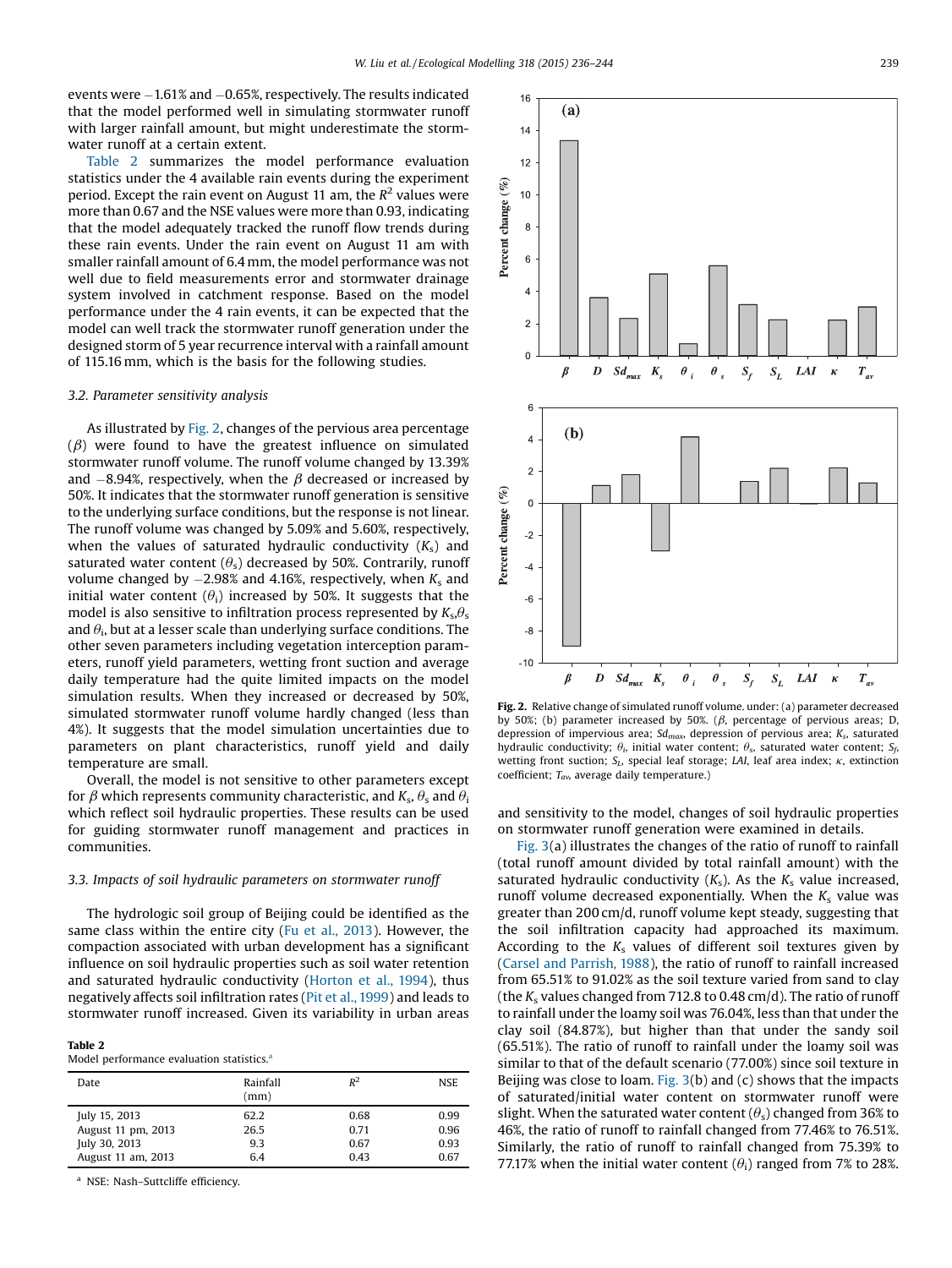<span id="page-4-0"></span>

Fig. 3. Impacts of soil hydraulic parameters on the runoff to rainfall ratio.

The stormwater runoff generation of green lands highly depends on soil texture. The sandy and loamy soil which has a lower ratio of runoff (i.e., higher infiltration capacity) are appropriate to use in green lands, while the clay soil will require soil amendment to increase infiltration capacity for optimal stormwater management. When soils are overly compacted, the soil pores are destroyed and the permeability is drastically reduced, causing the infiltrated rate and water storage decreased, and increased stormwater runoff volume. Therefore, minimizing soil compaction should be planned during the design phase for infiltration facility projects.

# 3.4. Effects of single green infrastructure on stormwater runoff reduction

# 3.4.1. Effects of pervious percentage on runoff reduction

As vegetative covers decrease with urbanization, the natural hydrologic cycle is disrupted in urban areas (Arnold and [Gibbons,](#page-7-0) [1996](#page-7-0)). Creation of more green areas is an effective solution to the recent calls for a more ecological and greener urbanization ([Van](#page-7-0) Herzele and [Wiedemann,](#page-7-0) 2003; White, 2002). [Fig.](#page-5-0) 4a illustrates the diminishing trend of stormwater runoff volume with increasing pervious area percentage. When the pervious area percentage increased from 10% to 90%, by expanding green lands in the community, the ratio of runoff to rainfall significantly decreased from 88.05% to 43.85%. The ratio of runoff to rainfall exceeded 40%, even at the pervious area percentage of 90%, suggesting that the runoff generation process is dominated by the impervious area. Some researches also examined the effects of impervious area change on stormwater runoff, the results are similar with the above simulated results. Increased green cover by 10% in the residential land reduces runoff by 4.9%, and increased tree cover by the same amount reduces the runoff by 5.7% (Gill et al., [2007](#page-7-0)). Doubling impervious cover from 30% to 60%, by replacing bare soil and short vegetation classes with impervious cover, increased total runoff by 33%, and reduced pervious runoff by 53% [\(Wang](#page-8-0) et al., 2008). The influence of pervious and impervious area contributions on the hydrologic response can depend on the distribution of the imperviousness (Mejia and [Moglen,](#page-7-0) 2010). These analysis of land cover change on stormwater runoff are beneficial for urban planners.

There are three kinds of typical communities in Beijing, according to their green area percentages. (1) The new communities which have a requirement of the pervious percentage of 30% are consistent with the default condition. (2) The older districts built in the last century have a low pervious percentage of 10%. (3) The villa communities commonly have a high pervious percentage, which can be reached to 50%. As shown in [Fig.](#page-5-0)  $4(a)$ , the older communities had a high ratio of runoff to rainfall of 88.05%, which might cause serious stormwater runoff problems. Realizing the stormwater problem with these older communities, the government has taken some actions to reduce the stormwater runoff discharge by building rainwater collection facilities, and/or by increasing the pervious area through green roof and porous pavement. Comparing with the old communities, the ratio of runoff to rainfall decreased to 77.00% for the new communities, and further decreased to 65.95% for the villa communities. Therefore, it is essential to control the pervious area percentage in the future developmental activities of communities in order to reduce the stormwater runoff discharge. However, improving the pervious area alone is not enough for an optimal management of stormwater runoff.

#### 3.4.2. Effects of concave depth on runoff reduction

Given the high population density, increasing the coverage of green lands is commonly limited in urban areas. Whereas, the infiltration capacity of the existing green area is not sufficiently fulfilled as most of them are built in flat in Beijing. Thus, reforming the flat green spaces to concave can be an effective solution to reduce stormwater runoff. As illustrated by [Fig.](#page-5-0) 4(b), the ratio of runoff to rainfall decreases from 77.00% to 65.51%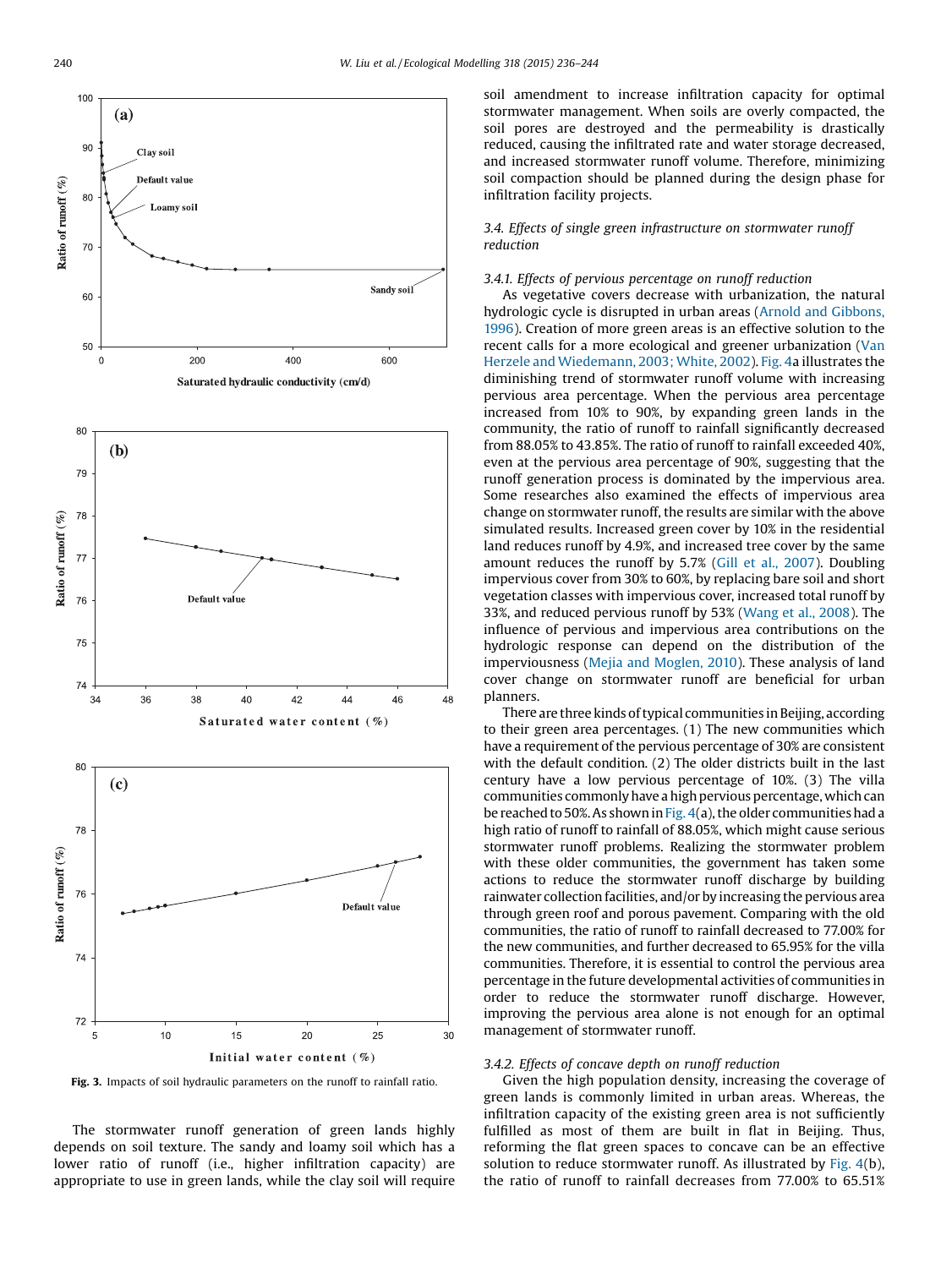<span id="page-5-0"></span>

Fig. 4. Effects of setting sizes of single green infrastructure on runoff reduction.

when the concave depth increased from 0 cm (flat) to 10 cm. A moderate runoff reduction can be achieved after reforming the flat green spaces to concave. The concave green spaces had no additional runoff reduction effect after the depth with more than 4 cm. The runoff retention capacity of concave green land is saturated at that case. These model simulation results indicated that the infiltration capacity of green area could be greatly enlarged with a shallow concave depth of 4 cm. Some researches also confirmed that the runoff reduction effectiveness of concave green space is better than the flat green space, and the reduction effectiveness is increased with the concave depth increased [\(Cong](#page-7-0) et al., [2006;](#page-7-0) Ren et al., 2000). The concave green land can fully utilize the limited green space, increase the runoff reduction potential of green land, and further recharge groundwater in urban areas.

#### 3.4.3. Effects of storage pond volume on runoff reduction

The volume of storage facilities directly determined the magnitude of retained runoff volume and controlled runoff discharge. As illustrated by Fig.  $4(c)$ , the ratio of runoff to rainfall decreased linearly from 75.42% to 0% as the storage volume increased from 0 to 5000  $m^3$ . The storage pond size needs to be 4858  $m<sup>3</sup>$  for a full reduction of 5-year storm in the community. The linear diminishing trend demonstrated that the runoff reduction is dependent on the storage capacity of storage pond. [Gilroy](#page-7-0) and [McCuen](#page-7-0) (2009) also indicated that the storage volume of urban bioretention ponds and cisterns is positively correlated with percent reduction in the total runoff volume. Ideally, the storage pond can fully retain all the stormwater runoff only if there is adequate space in the community. The standard LID detention volume under a certain design standard is used to compensate for the runoff increment caused by urban development (Guo, [2010](#page-7-0)). In actual engineering practice, due to the seasonal characteristic and cost factor, the appropriate volume of storage pond should design based on the local rain characters, community size, buildable space, and serves effectiveness (Cong et al., [2006](#page-7-0)). In all, the storage ponds had quite an effective reduction effect in controlling stormwater runoff. The harvested rainwater can be beneficially used for multiple puroposes.

# 3.4.4. Effects of the storage capacity of porous pavement on runoff reduction

The infiltration functions of impervious surface may be restored by replacing it with porous pavement, such as permeable brick with cushion layers of gravel underneath. Different construction materials and methods lead to variable storage capacity, which may vary from 1 to 10 mm according to the literature. In case that 50% of the impervious areas were paved with porous bricks, the ratio of runoff to rainfall reduced from 71.18% to 44.25% when the storage capacity per unit area varied from 1 to 10 mm (Fig. 4(d)). A linear diminishing trend shows that the runoff reduction is dependent on the infiltration and water storage of the subsoil of porous pavement. Infiltration capacity approached the maximum at the storage capacity of 8 mm. It was effective in reducing runoff that a stormwater runoff reduction of 26.93% could be achieved after changing 50% of the impervious area to the porous brick paved area. Experiments confirmed that the permeable pavements could eliminate runoff generation and decrease runoff rate ([Bean](#page-7-0) et al., [2007](#page-7-0)). The pre-development hydrology can be achieved with permeable pavements through infiltration ([Fassman](#page-7-0) and Black[bourn,](#page-7-0) 2010). Therefore, porous pavement can effectively mitigate the waterlogging problem of impervious pavements in urban areas.

#### 3.5. Runoff reduction under integrated green infrastructures

The simulation results of four single green infrastructure scenarios indicated that single facility except storage pond could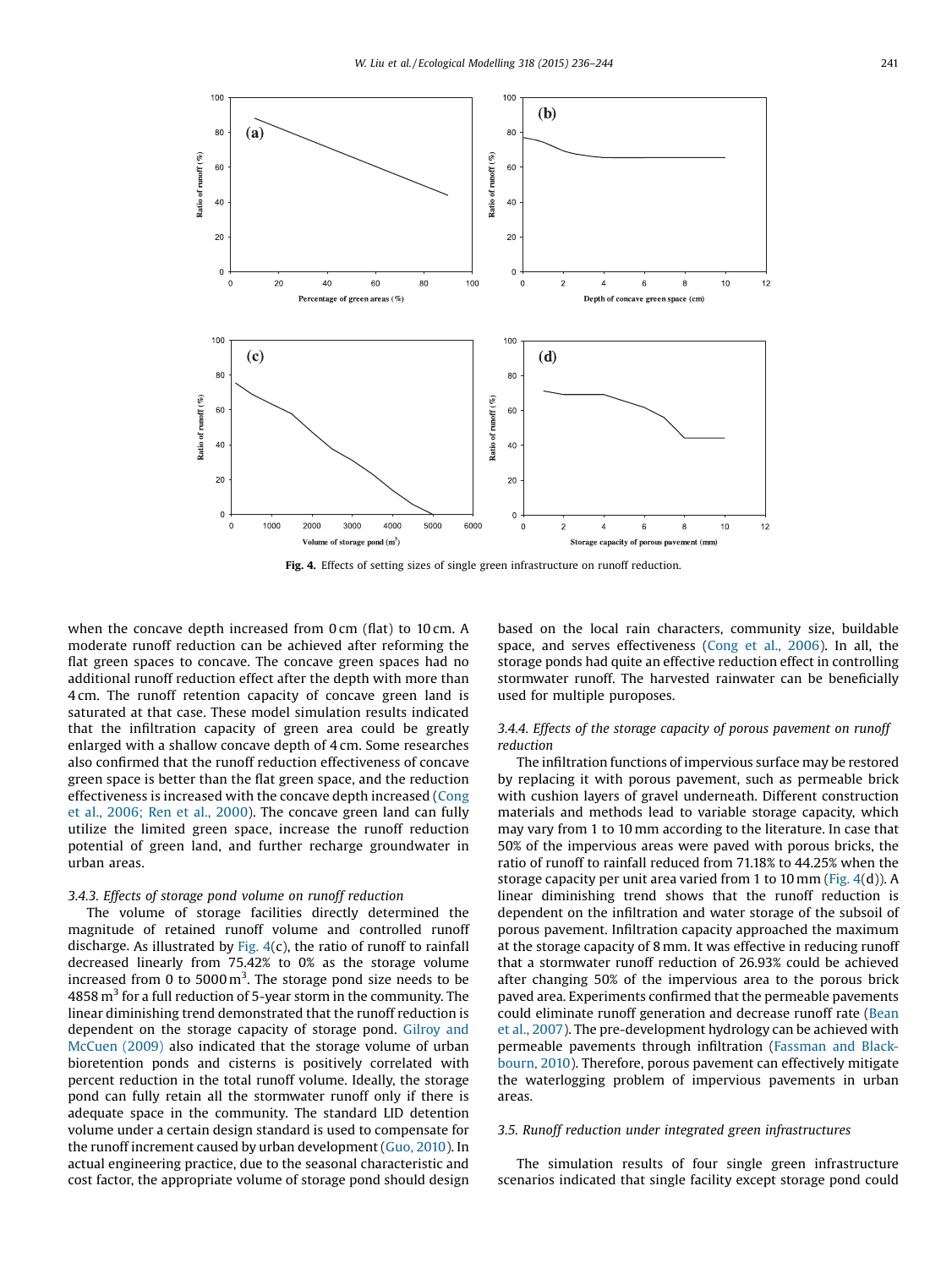

Fig. 5. Effects of setting sizes of green infrastructures on runoff reduction under the integrated scenario.

not fully control stormwater runoff (5 year recurrence interval in this study). The storage pond size needs to substantially increase for a fully stormwater runoff reduction, which is impractical in many cases. Some researches also demonstrated that single green infrastructure was limited in the runoff reduction and might be ineffective in bigger storms, and it would never fully solve the urban runoff problem, thus the combination of different facilities was needed (Elliott and [Trowsdale,](#page-7-0) 2007; Mentens et al., 2006; [Schneider](#page-7-0) and McCuen, 2006; Williams and Wise, 2006).

Fig. 5 illustrates the changes of setting sizes of four green infrastructure facilities on runoff reduction under the integrated scenario. 100% runoff reduction could be achieved by expanding the pervious area percentage to over 50%, or increasing storage pond volume to over  $1800 \,\mathrm{m}^3$ , with implementing other green infrastructures at the time. For the other two cases, the maximum runoff reduction was 95% when the green land was reformed to concave with a depth of 4 cm, or 50% of the impervious area was replaced with porous brick pavement with a storage capacity of 8 mm. Compared with the single green infrastructure scenarios, the higher reduction effectiveness can be easily achieved under integrated green infrastructures with lower setting sizes. It indicated that the integrated facilities not only improved the reduction effectiveness but also saved the construct cost of facilities and achieved multiple benefits. Given the space and cost limitation, it is necessary to optimize the setting sizes and combined structures of these green infrastructures to maximize the stormwater runoff reduction effectiveness. Aiming a zero stormwater runoff discharge with minimum rainwater collection, the community may take the following optimal practices: (1) directing the runoff from rooftops into the adjacent green spaces, which reformed concave with a 6-cm depth; (2) roads, square spaces and pavement (assuming these areas account for 50% of the impervious area in the community) paved by porous bricks with water storage capacity of 8 mm; (3) constructing a storage pond

with 223  $m<sup>3</sup>$  to retain the stormwater runoff. After these optimal practices implemented in the community, there will be no stormwater runoff discharge out under 5-year storm. For larger storms, the optimal setting sizes of green infrastructures should be appropriately increased to achieve the same aim.

## 4. Conclusions

In this study, we evaluated the runoff reduction effectiveness under various setting sizes of green infrastructures in a typical community in Beijing using the model we developed. The collected field data were used to validate the model, and parameter sensitivity analysis was conducted to quantify the impacts of different factors on stormwater runoff generation. Based on the evaluated results, an optimal green infrastructure practice was designed for the community. The major findings are as follows:

- (1) The model is capable of simulating the hydrological processes and can well track the stormwater runoff generation under larger rain events.
- (2) The stormwater runoff generation is sensitive to the pervious area percentage and soil hydraulic properties. For mitigating the negative impacts of stormwater runoff, measures such as maintenance of moderate pervious area percentage, soil amendment and minimizing soil compaction should be considered in future developmental activities of communities.
- (3) Single green infrastructure is effective in stormwater runoff. 100% runoff reduction can be achieved with the substantially larger size of storage pond, which is  $4858 \text{ m}^3$  for the study community. For the other three single green infrastructure, the runoff to rainfall ratio can decrease from 77.00% under the default simulation (without green infrastructure) to 43.85%, 65.51% and 44.25%, respectively, at a pervious area percentage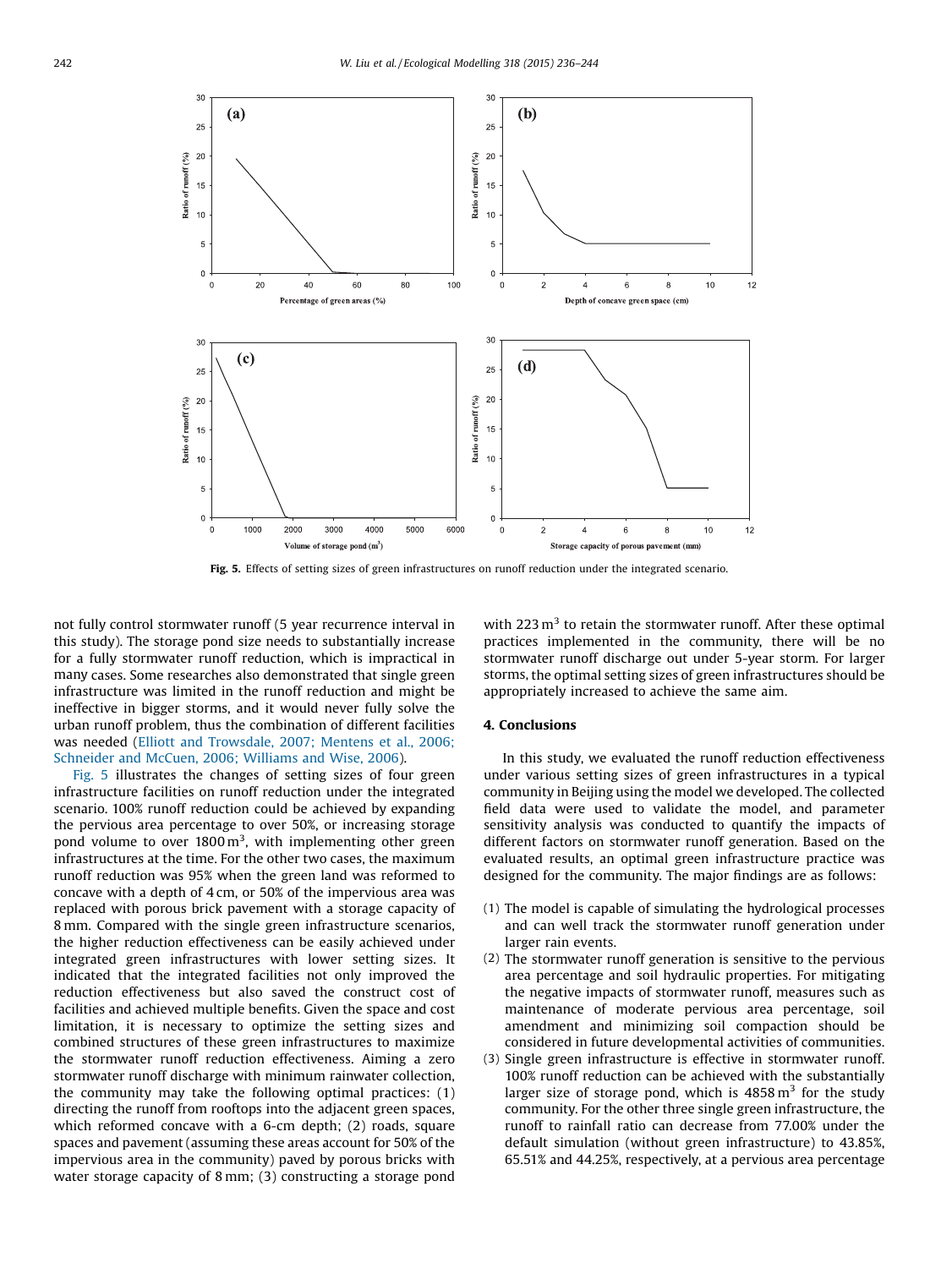<span id="page-7-0"></span>of 90%, concave green space with a depth of 4 cm, and porous brick pavement with a storage capacity of 8 mm.

- (4) The integrated facilities can highly improve the stormwater runoff reduction effectiveness with smaller setting sizes. Zero stormwater runoff discharge can be achieved under two integrated scenarios. For the other two integrated scenarios, the runoff to rainfall ratio can be reduced to 5%.
- (5) In this study, we selected a 5-year recurrence storm for simulation. For small storms, the reduction effectiveness would be more pronounced. Whereas, the optimal setting sizes of green infrastructures should be appropriately increased to achieve the zero stormwater runoff discharge aim for larger storms.

#### Acknowledgements

We are thankful for the financial support of the National Natural Science Foundation of China (41271501) and the National Science & Technology Pillar Program during the Twelfth Five-year Plan Period (2012BAC13B04) to this research.

#### References

- Abbott, C.L., [Comino-Mateos,](http://refhub.elsevier.com/S0304-3800(14)00565-1/sbref0005) L., 2003. In-situ hydraulic performance of a permeable pavement [sustainable](http://refhub.elsevier.com/S0304-3800(14)00565-1/sbref0005) urban drainage system. Water Environ. J. 17 (3), 187–190. [doi:http://dx.doi.org/10.1111/j1747-6593.2003.tb00460.x.](http://refhub.elsevier.com/S0304-3800(14)00565-1/sbref0005)
- Alfredo, K., Montalto, F., Goldstein, A., 2010. Observed and modeled [performance](http://refhub.elsevier.com/S0304-3800(14)00565-1/sbref0010) of prototype green roof test plots subjected to [simulated](http://refhub.elsevier.com/S0304-3800(14)00565-1/sbref0010) low and high intensity [precipitation](http://refhub.elsevier.com/S0304-3800(14)00565-1/sbref0010) in a laboratory experiment. J. Hydrol. Eng. 15 (6), 444–457. doi: [http://dx.doi.org/10.1061/\(ASCE\)HE.1943-5584.0000135](http://dx.doi.org/10.1111/j1747-6593.2003.tb00460.x).
- Arnold Jr., C.L., Gibbons, C.J., 1996. [Impervious](http://refhub.elsevier.com/S0304-3800(14)00565-1/sbref0015) surface coverage: the emergence of a key [environmental](http://refhub.elsevier.com/S0304-3800(14)00565-1/sbref0015) indicator. J. Am. Plann. Assoc. 62 (2), 243–258. doi:http://dx. [doi.org/10.1080/01944369608975688](http://dx.doi.org/10.1111/j1747-6593.2003.tb00460.x).
- Bean, E.Z., Hunt, W.F., [Bidelspach,](http://refhub.elsevier.com/S0304-3800(14)00565-1/sbref0020) D.A., 2007. Field survey of permeable pavement surface infiltration rates. J. Irrig. Drain. Eng. 133 (3), 249–255. [doi:http://dx.doi.](http://refhub.elsevier.com/S0304-3800(14)00565-1/sbref0020) [org/10.1061/\(ASCE\)0733-9437\(2007\)133:3\(249\).](http://dx.doi.org/10.1111/j1747-6593.2003.tb00460.x)
- Benedict, M.A., McMahon, E.T., 2006. Green [Infrastructure:](http://refhub.elsevier.com/S0304-3800(14)00565-1/sbref0025) Linking Landscapes and [Communities.](http://refhub.elsevier.com/S0304-3800(14)00565-1/sbref0025) Island Press, Washington DC.
- Brabec, E.A., 2009. [Imperviousness](http://refhub.elsevier.com/S0304-3800(14)00565-1/sbref0030) and land-use policy: toward an effective approach to watershed planning. J. Hydrol. Eng. 14 (4), 425–433. [doi:http://dx.](http://refhub.elsevier.com/S0304-3800(14)00565-1/sbref0030) [doi.org/10.1061/\(ASCE\)1084-0699\(2009\)14:4\(425\)](http://dx.doi.org/10.1111/j1747-6593.2003.tb00460.x).
- Brander, K.E., Owen, K.E., Potter, K.W., 2004. Modeled impacts of [development](http://refhub.elsevier.com/S0304-3800(14)00565-1/sbref0035) type on runoff volume and infiltration [performance.](http://refhub.elsevier.com/S0304-3800(14)00565-1/sbref0035) JAWRA J. Am. Water Resour. Assoc. 40 (4), 961–969. [doi:http://dx.doi.org/10.1111/j1752-1688.2004.tb01059.](http://refhub.elsevier.com/S0304-3800(14)00565-1/sbref0035) [x](http://dx.doi.org/10.1111/j1747-6593.2003.tb00460.x).
- Carsel, R.F., Parrish, R.S., 1988. Developing joint probability [distributions](http://refhub.elsevier.com/S0304-3800(14)00565-1/sbref0040) of soil water retention [characteristics.](http://refhub.elsevier.com/S0304-3800(14)00565-1/sbref0040) Water Resour. Res. 24 (5), 755–769. doi:http:// [dx.doi.org/10.1029/WR024i005p00755](http://dx.doi.org/10.1111/j1747-6593.2003.tb00460.x).
- Chapman, C., Horner, R.R., 2010. Performance assessment of a [street-drainage](http://refhub.elsevier.com/S0304-3800(14)00565-1/sbref0045) bioretention system. Water Environ. Res. 82 (2), 109–119. [doi:http://dx.doi.org/](http://refhub.elsevier.com/S0304-3800(14)00565-1/sbref0045) [10.2307/40575462](http://dx.doi.org/10.1111/j1747-6593.2003.tb00460.x).
- Cong, Y.-x., Ni, G.-h., Hui, S.-b., Tian, F.-q., Zhang, T., 2006. [Simulative](http://refhub.elsevier.com/S0304-3800(14)00565-1/sbref0050) analysis on storm flood in typical urban region of Beijing based on SWMM. Water [Resourc.](http://refhub.elsevier.com/S0304-3800(14)00565-1/sbref0050) [Hydropower](http://refhub.elsevier.com/S0304-3800(14)00565-1/sbref0050) Eng. 37 (4), 64–67 (in Chinese).
- [Damodaram,](http://refhub.elsevier.com/S0304-3800(14)00565-1/sbref0055) C., Giacomoni, M.H., Khedun, C.P., Holmes, H., Ryan, A., Saour, W., Zechman, E.M., 2010. Simulation of combined best [management](http://refhub.elsevier.com/S0304-3800(14)00565-1/sbref0055) practices and low impact development for sustainable stormwater management. J. Am. Water Resour. Assoc. 46 (5), 907–918. [doi:http://dx.doi.org/10.1111/j](http://refhub.elsevier.com/S0304-3800(14)00565-1/sbref0055) 1752- [1688.2010.00462.x.](http://dx.doi.org/10.1111/j1747-6593.2003.tb00460.x)
- Dietz, M.E., 2007. Low impact [development](http://refhub.elsevier.com/S0304-3800(14)00565-1/sbref0060) practices: a review of current research and [recommendations](http://refhub.elsevier.com/S0304-3800(14)00565-1/sbref0060) for future directions. Water Air Soil Poll. 186 (1-4), 351–363. [doi:http://dx.doi.org/10.1007/s11270-007-9484-z.](http://refhub.elsevier.com/S0304-3800(14)00565-1/sbref0060)
- Elliott, A., Trowsdale, S., 2007. A review of models for low impact urban [stormwater](http://refhub.elsevier.com/S0304-3800(14)00565-1/sbref0065) drainage. Environ. Modell. Software 22 (3), 394–405. [doi:http://dx.doi.org/](http://refhub.elsevier.com/S0304-3800(14)00565-1/sbref0065) [10.1016/j.envsoft.2005.12.005](http://dx.doi.org/10.1111/j1747-6593.2003.tb00460.x).
- Fassman, E.A., [Blackbourn,](http://refhub.elsevier.com/S0304-3800(14)00565-1/sbref0070) S., 2010. Urban runoff mitigation by a permeable pavement system over [impermeable](http://refhub.elsevier.com/S0304-3800(14)00565-1/sbref0070) soils. J. Hydrol. Eng. 15 (6), 475–485. doi: [http://dx.doi.org/10.1061/\(ASCE\)HE.1943-5584.0000238.](http://dx.doi.org/10.1111/j1747-6593.2003.tb00460.x)
- Fu, S.-h., Liu, -y., Wu, J.-d., Duan, S.-h., 2002. Study on runoff [calculation](http://refhub.elsevier.com/S0304-3800(14)00565-1/sbref0075) method in Beijing [mountainous](http://refhub.elsevier.com/S0304-3800(14)00565-1/sbref0075) area. Sci. Geogr. Sin. 22 (5), 604–609 (in Chinese).
- Fu, S.-h., Wang, H.-y., [Wang,](http://refhub.elsevier.com/S0304-3800(14)00565-1/sbref0080) X.-l., Yuan, A.-p., Lu, B.-j., 2013. The runoff curve number of SCS-CN method in Beijing. Geogr. Res. 32 (5), 797–807 (in [Chinese\)](http://refhub.elsevier.com/S0304-3800(14)00565-1/sbref0080).
- Gao, C., Zhu, J., Liu, J., Wang, Z.-w., 2013. Review of current [research](http://refhub.elsevier.com/S0304-3800(14)00565-1/sbref0085) on urban lowimpact [development](http://refhub.elsevier.com/S0304-3800(14)00565-1/sbref0085) practices. Res. J. Chem. Environ. 17 (S1), 209–214.
- Gill, S.E., Handley, J.F., Ennos, A.R., Pauleit, S., 2007. [Adapting](http://refhub.elsevier.com/S0304-3800(14)00565-1/sbref0090) cities for climate change: the role of the green [infrastructure.](http://refhub.elsevier.com/S0304-3800(14)00565-1/sbref0090) Built Environ. 33 (1), 115–133. doi: [http://dx.doi.org/10.2148/benv.33.1.115.](http://dx.doi.org/10.1111/j1747-6593.2003.tb00460.x)
- Gilroy, K.L., McCuen, R.H., 2009. [Spatio-temporal](http://refhub.elsevier.com/S0304-3800(14)00565-1/sbref0095) effects of low impact development practices. J. Hydrol. 367 (3–4), 228–236. [doi:http://dx.doi.org/10.1016/j.](http://refhub.elsevier.com/S0304-3800(14)00565-1/sbref0095) [jhydrol.2009.01.008](http://dx.doi.org/10.1111/j1747-6593.2003.tb00460.x).
- Guo, J.C.Y., Cheng, J.Y.C., 2008. Retrofit Storm Water [Retention](http://refhub.elsevier.com/S0304-3800(14)00565-1/sbref0100) Volume for Low Impact Development. J. Irrig. Drain. Eng.134 (6), 872–876. [doi:http://dx.doi.org/](http://refhub.elsevier.com/S0304-3800(14)00565-1/sbref0100) [10.1061/\(ASCE\)0733-9437\(2008\)134:6\(872\)\).](http://dx.doi.org/10.1111/j1747-6593.2003.tb00460.x)
- Guo, J.C.Y., 2010. Preservation of watershed regime for low-impact [development](http://refhub.elsevier.com/S0304-3800(14)00565-1/sbref0105) through detention. J. Hydrol. Eng. 15 (1), 15–19. [doi:http://dx.doi.org/10.1061/](http://refhub.elsevier.com/S0304-3800(14)00565-1/sbref0105) [\(ASCE\)HE.1943-5584.0000144](http://dx.doi.org/10.1111/j1747-6593.2003.tb00460.x).
- Hogan, D.M., Walbridge, M.R., 2007. Best [management](http://refhub.elsevier.com/S0304-3800(14)00565-1/sbref0110) practices for nutrient and sediment retention in urban [stormwater](http://refhub.elsevier.com/S0304-3800(14)00565-1/sbref0110) runoff. J. Environ. Qual. 36 (2), 386– 395. [doi:http://dx.doi.org/10.2134/jeq2006.0142.](http://refhub.elsevier.com/S0304-3800(14)00565-1/sbref0110)
- [Holman-Dodds,](http://refhub.elsevier.com/S0304-3800(14)00565-1/sbref0115) J.K., Bradley, A.A., Potter, K.W., 2003. Evaluation of hydrologic benefits of infiltration based urban storm water [management.](http://refhub.elsevier.com/S0304-3800(14)00565-1/sbref0115) JAWRA J. Am. Water Resourc. Assoc. 39 (1), 205–215. [doi:http://dx.doi.org/10.1111/j1752-](http://refhub.elsevier.com/S0304-3800(14)00565-1/sbref0115) [1688.2003.tb01572.x.](http://dx.doi.org/10.1111/j1747-6593.2003.tb00460.x)
- Hood, M.J., Clausen, J.C., Warner, G.S., 2007. [Comparison](http://refhub.elsevier.com/S0304-3800(14)00565-1/sbref0120) of stormwater lag times for low impact and traditional residential [development.](http://refhub.elsevier.com/S0304-3800(14)00565-1/sbref0120) JAWRA J. Am. Water Resourc. Assoc. 43 (4), 1036–1046. [doi:http://dx.doi.org/10.1111/j1752-](http://refhub.elsevier.com/S0304-3800(14)00565-1/sbref0120) [1688.2007.00085.x](http://dx.doi.org/10.1111/j1747-6593.2003.tb00460.x).
- Horton, R., Ankeny, M.D., Allmaras, R.R., 1994. Effects of [compaction](http://refhub.elsevier.com/S0304-3800(14)00565-1/sbref0125) on soil hydraulic properties. In: Soane, B.D., Onwerkerk, C.V. (Eds.), Soil [Compaction](http://refhub.elsevier.com/S0304-3800(14)00565-1/sbref0125) in Crop Production. Elsevier Science B.V., [Amsterdam,](http://refhub.elsevier.com/S0304-3800(14)00565-1/sbref0125) pp. 141–165.
- Kloss, C., 2008. Green [infrastructure](http://refhub.elsevier.com/S0304-3800(14)00565-1/sbref0130) for urban stormwater management, Low Impact [Development](http://refhub.elsevier.com/S0304-3800(14)00565-1/sbref0130) for Urban Ecosystem and Habitat Protection. ASCE, Seattle, pp. 1–7. [doi:http://dx.doi.org/10.1061/41009\(333\)74](http://refhub.elsevier.com/S0304-3800(14)00565-1/sbref0130).
- Lee, J.G., Heaney, J.P., 2003. Estimation of urban [imperviousness](http://refhub.elsevier.com/S0304-3800(14)00565-1/sbref0135) and its impacts on [stormwater](http://refhub.elsevier.com/S0304-3800(14)00565-1/sbref0135) systems. J. Water Resour. Plann. Manage. 129 (5), 419–426. doi: [http://dx.doi.org/10.1061/\(ASCE\)0733-9496\(2003\)129:5\(419\).](http://dx.doi.org/10.1111/j1747-6593.2003.tb00460.x)
- Lee, J.M., Hyun, K.H., Choi, J.S., Yoon, Y.J., [Geronimo,](http://refhub.elsevier.com/S0304-3800(14)00565-1/sbref0140) F.K.F., 2012. Flood reduction analysis on watershed of LID design [demonstration](http://refhub.elsevier.com/S0304-3800(14)00565-1/sbref0140) district using SWMM5. Desalin. Water Treat. 38 (1-3), 255–261. [doi:http://dx.doi.org/10.1080/](http://refhub.elsevier.com/S0304-3800(14)00565-1/sbref0140) [19443994.2012.664377.](http://dx.doi.org/10.1111/j1747-6593.2003.tb00460.x)
- Lei, X.-h., Jiang, Y.-z., Wang, H., et al. (Eds.), 2010. The Distributed [Hydrological](http://refhub.elsevier.com/S0304-3800(14)00565-1/sbref0145) Model of EasyDHM. China [WaterPower](http://refhub.elsevier.com/S0304-3800(14)00565-1/sbref0145) Press, Beijing (in Chinese).
- Liu, W., Chen, W.-p., Peng, C., 2014. Assessing [theeffectiveness](http://refhub.elsevier.com/S0304-3800(14)00565-1/sbref0150) of green [infrastructures](http://refhub.elsevier.com/S0304-3800(14)00565-1/sbref0150) on urban flooding reduction: a community scale study. Ecol. Modell. 291, 6–14. [doi:http://dx.doi.org/10.1016/j.ecolmodel.2014.07.012](http://refhub.elsevier.com/S0304-3800(14)00565-1/sbref0150).
- Lu, Z.-m., Noonan, D., [Crittenden,](http://refhub.elsevier.com/S0304-3800(14)00565-1/sbref0155) J., Jeong, H., Wang, D., 2013. Use of impact fees to incentivize low-impact [development](http://refhub.elsevier.com/S0304-3800(14)00565-1/sbref0155) and promote compact growth. Environ. Sci. 47 (19), 10744–10752. [doi:http://dx.doi.org/10.1021/es304924w.](http://refhub.elsevier.com/S0304-3800(14)00565-1/sbref0155)
- Mejia, A.I., Moglen, G.E., 2010. Impact of the spatial distribution of [imperviousness](http://refhub.elsevier.com/S0304-3800(14)00565-1/sbref0160) on the hydrologic response of an [urbanizing](http://refhub.elsevier.com/S0304-3800(14)00565-1/sbref0160) basin. Hydrol. Process 24 (23), 3359–3373. [doi:http://dx.doi.org/10.1002/hyp.7755](http://refhub.elsevier.com/S0304-3800(14)00565-1/sbref0160).
- Mentens, J., Raes, D., Hermy, M., 2006. Green roofs as a tool for solving the [rainwater](http://refhub.elsevier.com/S0304-3800(14)00565-1/sbref0165) runoff problem in the [urbanized](http://refhub.elsevier.com/S0304-3800(14)00565-1/sbref0165) 21st century? Landsc. Urban Plan. 77 (3), 217– 226. [doi:http://dx.doi.org/10.1016/j.landurbplan.2005.02.010](http://refhub.elsevier.com/S0304-3800(14)00565-1/sbref0165).
- Moriasi, D., Arnold, J., Van Liew, M., [Bingner,](http://refhub.elsevier.com/S0304-3800(14)00565-1/sbref0170) R., Harmel, R., Veith, T., 2007. Model evaluation guidelines for [systematic](http://refhub.elsevier.com/S0304-3800(14)00565-1/sbref0170) quantification of accuracy in watershed simulations. Trans. ASABE 50 (3), 885–900. [doi:http://dx.doi.org/10.13031/](http://refhub.elsevier.com/S0304-3800(14)00565-1/sbref0170) [2013.23153](http://dx.doi.org/10.1111/j1747-6593.2003.tb00460.x).
- Nash, J., Sutcliffe, J., 1970. River flow [forecasting](http://refhub.elsevier.com/S0304-3800(14)00565-1/sbref0175) through conceptual models part I—a discussion of principles. J. Hydrol. 10 (3), 282–290. [doi:http://dx.doi.org/](http://refhub.elsevier.com/S0304-3800(14)00565-1/sbref0175) [10.1016/0022-1694\(70\)90,255-6](http://dx.doi.org/10.1111/j1747-6593.2003.tb00460.x).
- Paul, M.J., Meyer, J.L., 2001. Streams in the urban [landscape.](http://refhub.elsevier.com/S0304-3800(14)00565-1/sbref0180) Annu. Rev. Ecol. Syst. 32, 333–365. [doi:http://dx.doi.org/10.1146/annurev.ecolsys.32.081501.114040.](http://refhub.elsevier.com/S0304-3800(14)00565-1/sbref0180)
- Pit, R., Lantrip, J., Harrison, R., Henry, C.L., 1999. InfiltrationThrough Disturbed Urban Soils and Compost-amended Soil Effects on Runoff Quality and Quantity. National Risk Management Research Laboratory. [http://nepis.epa.gov/Adobe/](http://nepis.epa.gov/Adobe/PDF/P1000OBH.pdf) [PDF/P1000OBH.pdf](http://nepis.epa.gov/Adobe/PDF/P1000OBH.pdf).
- Qin, H.-p., Li, Z.-x., Fu, G., 2013. The effects of low impact [development](http://refhub.elsevier.com/S0304-3800(14)00565-1/sbref0190) on urban flooding under different rainfall [characteristics.](http://refhub.elsevier.com/S0304-3800(14)00565-1/sbref0190) J. Environ. Manage. 129, 577– 585. [doi:http://dx.doi.org/10.1016/j.jenvman.2013.08.026](http://refhub.elsevier.com/S0304-3800(14)00565-1/sbref0190).
- Ren, S.-m, Zhou, J.-m., Liu, H., Meng, Meng, G.-h., 2000. Analyses and [calculation](http://refhub.elsevier.com/S0304-3800(14)00565-1/sbref0195) of [increasing](http://refhub.elsevier.com/S0304-3800(14)00565-1/sbref0195) infiltration of rainfall in the soil by using hollow grassland. J. China Agric. Univ. 5 (2), 50–54 (in [Chinese\).](http://refhub.elsevier.com/S0304-3800(14)00565-1/sbref0195)
- Rutter, A., Morton, A., Robins, P., 1975. A predictive model of rainfall interception in forests. II. Generalization of the model and comparison with observations in some coniferous and hardwood stands. J. Appl. Ecol. 12 (1), 367–380. [http://](http://www.jstor.org/stable/2401739) [www.jstor.org/stable/2401739.](http://www.jstor.org/stable/2401739)
- Santhi, C., Arnold, J.G., Williams, J.R., Dugas, W.A., [Srinivasan,](http://refhub.elsevier.com/S0304-3800(14)00565-1/sbref0205) R., Hauck, L.M., 2001. [Validation](http://refhub.elsevier.com/S0304-3800(14)00565-1/sbref0205) of the Swat Model on a Large Rwer Basin with Point and Nonpoint Sources. Wiley Online Library [doi:http://dx.doi.org/10.1111/j1752-1688.2001.](http://refhub.elsevier.com/S0304-3800(14)00565-1/sbref0205) [tb03630.x](http://dx.doi.org/10.1111/j1747-6593.2003.tb00460.x).
- Schneider, L.E., McCuen, R.H., 2006. Assessing the hydrologic [performance](http://refhub.elsevier.com/S0304-3800(14)00565-1/sbref0210) of best management practices. J. Hydrol. Eng. 278 (3), 278–281. [doi:http://dx.doi.org/](http://refhub.elsevier.com/S0304-3800(14)00565-1/sbref0210) [10.1061/\(ASCE\)1084-0699\(2006\)11:3\(278\)](http://dx.doi.org/10.1111/j1747-6593.2003.tb00460.x).
- Su, F., Xie, Z., 2003. A model for [assessing](http://refhub.elsevier.com/S0304-3800(14)00565-1/sbref0215) effects of climate change on runoff in China. Prog. Nat. Sci. 13 (9), 701–707. [doi:http://dx.doi.org/10.1080/](http://refhub.elsevier.com/S0304-3800(14)00565-1/sbref0215) [10020070312331344270.](http://dx.doi.org/10.1111/j1747-6593.2003.tb00460.x)
- USEPA, 2000. Low Impact Development (LID): A Literature Review. United States Environmental Protection Agency, Washington, D.C., EPA-841-B-00-005. [http://](http://water.epa.gov/polwaste/green/upload/lid.pdf) [water.epa.gov/polwaste/green/upload/lid.pdf](http://water.epa.gov/polwaste/green/upload/lid.pdf).
- Van Herzele, A., [Wiedemann,](http://refhub.elsevier.com/S0304-3800(14)00565-1/sbref0225) T., 2003. A monitoring tool for the provision of [accessible](http://refhub.elsevier.com/S0304-3800(14)00565-1/sbref0225) and attractive urban green spaces. Landsc. Urban Plan. 63 (2), 109–126. [doi:http://dx.doi.org/10.1016/S0169-2046\(02\)192-5.](http://refhub.elsevier.com/S0304-3800(14)00565-1/sbref0225)